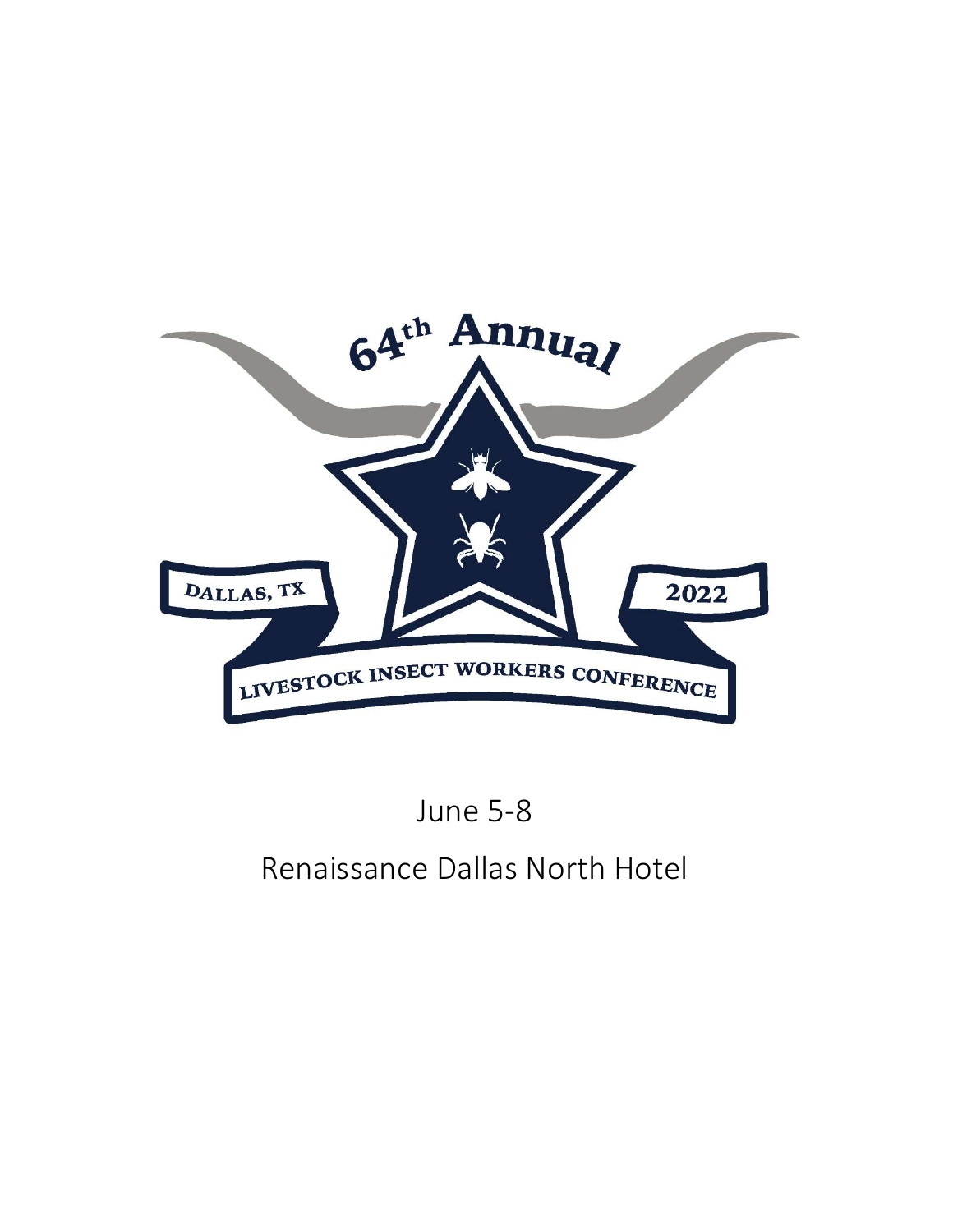## Schedule

| Sunday   |                                                                                                                                                                                                                                                 |                                                                                                                                                           |  |  |
|----------|-------------------------------------------------------------------------------------------------------------------------------------------------------------------------------------------------------------------------------------------------|-----------------------------------------------------------------------------------------------------------------------------------------------------------|--|--|
| 5-7 pm   | Reception and light appetizers                                                                                                                                                                                                                  | Banquette                                                                                                                                                 |  |  |
|          | <b>Monday</b>                                                                                                                                                                                                                                   |                                                                                                                                                           |  |  |
| 8:00 AM  | Registration table opens                                                                                                                                                                                                                        | <b>Trinity Ballroom Foyer</b>                                                                                                                             |  |  |
| 8:30 AM  | Welcome                                                                                                                                                                                                                                         | <b>Trinity Ballroom</b>                                                                                                                                   |  |  |
| 8:45 AM  | <b>Memorial Lecture</b>                                                                                                                                                                                                                         |                                                                                                                                                           |  |  |
| 9:30 AM  | <b>Break</b>                                                                                                                                                                                                                                    | <b>Trinity Ballroom Foyer</b>                                                                                                                             |  |  |
| 10:00 AM | Standing on the Shoulders of Giants: Updates<br>and Changes at the Knipling Bushland U.S.<br>Livestock Insects Research Laboratory, the<br>Cattle Fever Tick Research Laboratory, and the<br><b>COPEG Sterile Screwworm Production Facility</b> | Kim Lohmeyer                                                                                                                                              |  |  |
| 10:15 AM | Research during the Covid-19 years                                                                                                                                                                                                              | Jerry Hogsette                                                                                                                                            |  |  |
| 10:30 AM | National Tick Research and Education<br>Resource                                                                                                                                                                                                | Lisa Coburn, Bruce Noden, Justin Talley                                                                                                                   |  |  |
| 10:45 AM | Adventures with Stomoxys: unravelling the<br>mysteries of egg development                                                                                                                                                                       | Mary Katherine Mills                                                                                                                                      |  |  |
| 11:00 AM | Horn fly (Diptera: Muscidae) impacts on<br>behavioral and nutritional responses of<br>infested cattle.                                                                                                                                          | Ulises. A. Sanchez-Sandoval*, J.J.<br>Figueroa-Zamudio, J. Ramirez, H.L.<br>Walker and B.G. Smythe                                                        |  |  |
| 11:15 AM | The effects of inconsistent consumption of<br>feedthrough-based insect growth regulators<br>by cattle on house and horn fly (Diptera:<br>Muscidae) development in a simulated field<br>environment                                              | Hannah Walker*, Ulises A. Sanchez-<br>Sandoval, Brandon G. Smythe                                                                                         |  |  |
| 11:30 AM | Cattle producer adoption of technology in<br>grazing cattle systems in terms of integrated<br>tick management                                                                                                                                   | Samantha R. Hays*, Pete D. Teel, Scott<br>Crawford, Douglas R. Tolleson, Thomas B.<br>Hairgrove, David P. Anderson, Shannon<br>Degenhart, Sonja L. Swiger |  |  |
| 11:45 AM | Lunch Offsite on your own                                                                                                                                                                                                                       |                                                                                                                                                           |  |  |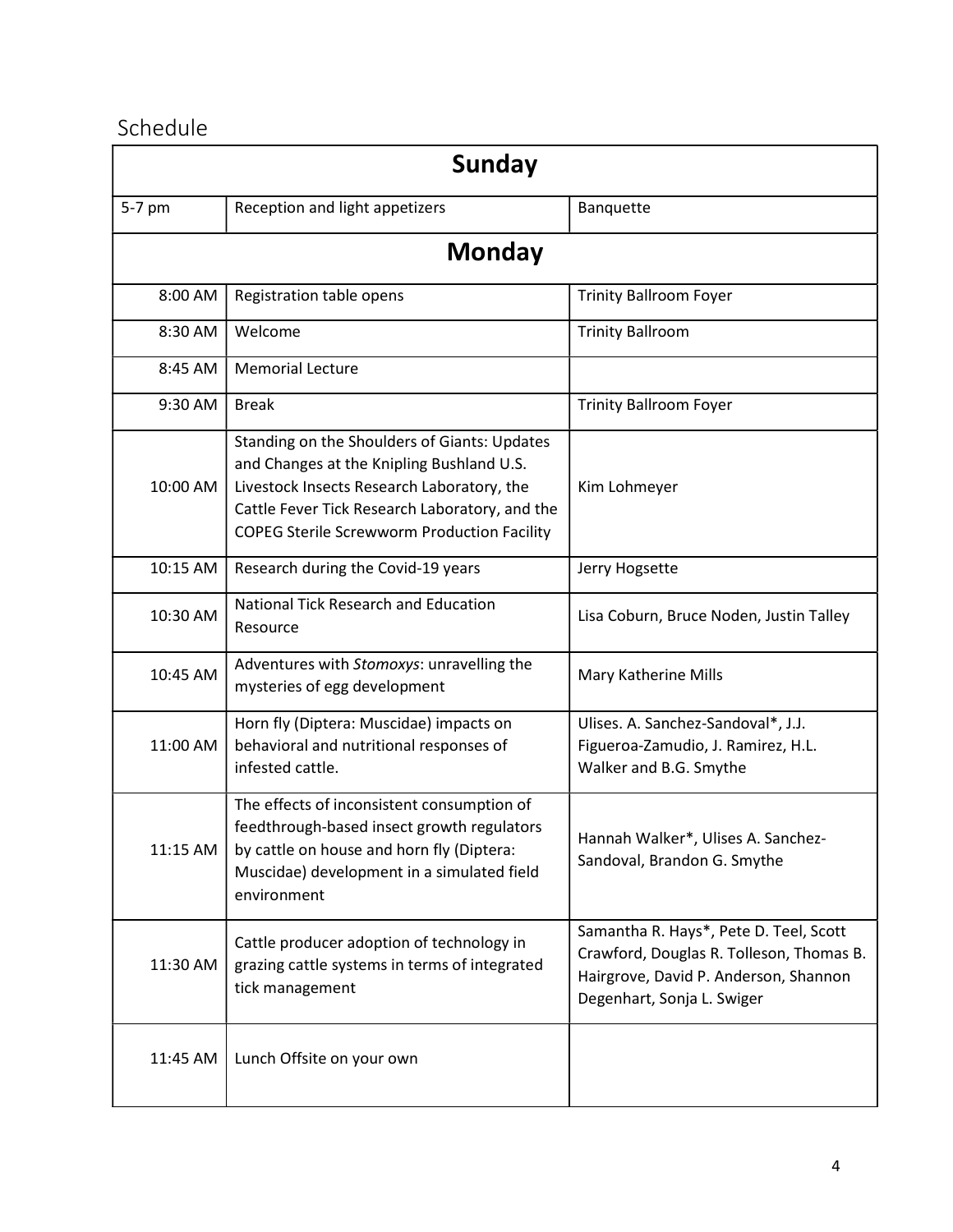| 1:30 PM | Concentration dependent detection of<br>imidacloprid in behaviorally resistant house<br>flies (Musca domestica L.)                                          | Caleb Hubbard* and Amy Murillo                                                                     |
|---------|-------------------------------------------------------------------------------------------------------------------------------------------------------------|----------------------------------------------------------------------------------------------------|
| 1:45 PM | Optimizing Fly Control In and Around Calf<br>Hutches                                                                                                        | Richard Hack*, Jim Stefanak                                                                        |
| 2:00 PM | Efficacy of Clear Zone Double Impact Farm Fly<br>Spray on Ticks Associated with Livestock                                                                   | Sonja L. Swiger*, Micki Harris, and Bob<br>Davis                                                   |
| 2:15 PM | Should house fly sex be considered in risk<br>assessment and pest management?                                                                               | Dana Nayduch*, Saraswoti Neupane,<br>Victoria Pickens, Tanya Purvis, Brandon<br>Hall, Grant Brooke |
| 2:30 PM | Factors Affecting the Abundance, Prevalence<br>and Diversity of Bacterial Communities in<br>Female House Flies Associated with Dairy<br><b>Cattle Farms</b> | Saraswoti Neupane*, Victoria Pickens,<br>Justin L. Talley, Sonja L. Swiger, and Dana<br>Nayduch    |
| 2:45 PM | Get Rich or Try Flying: Comparative analysis<br>and update of three fly genomes.                                                                            | Perot Saelao                                                                                       |
| 3:00 PM | Using -omics resources to expand our<br>understanding of chemosensory systems of<br>blood-feeding and filth-breeding muscid pests<br>of livestock           | Pia Untalan Olafson* and Perot Saelao                                                              |
| 3:15 PM | Extracting microRNA from Tick Salivary Glands<br>and Extracellular Vesicles                                                                                 | Brenda Galvan*, Cristina Harvey, Donald<br>Thomas, Perot Saelao, and Adela S. Oliva<br>Chavez      |
| 3:30 PM | <b>Break</b>                                                                                                                                                | Trinity Ballroom Foyer                                                                             |
| 4:00 PM | The Genus Name for the Blue Ticks                                                                                                                           | <b>Donald B Thomas</b>                                                                             |
| 4:15 PM | Research updates on the Asian longhorned<br>tick in Tennessee                                                                                               | R. T. Trout Fryxell*, R. A. Butler, and J. C.<br>Chandler                                          |
| 4:30 PM | Asian Longhorned Ticks (Haemaphysalis<br>Iongicornis Neumann) (Ixodida: Ixodidae) Have<br><b>Invaded Georgia</b>                                            | Nancy C. Hinkle*, Jacob W. Fowler, and<br>Michael J. Yabsley                                       |
| N/A     | Efficacy of Beauveria bassiana (P89) dust<br>against face fly and house fly                                                                                 | Rebecca Lessler, Steve Denning and Wes<br>Watson                                                   |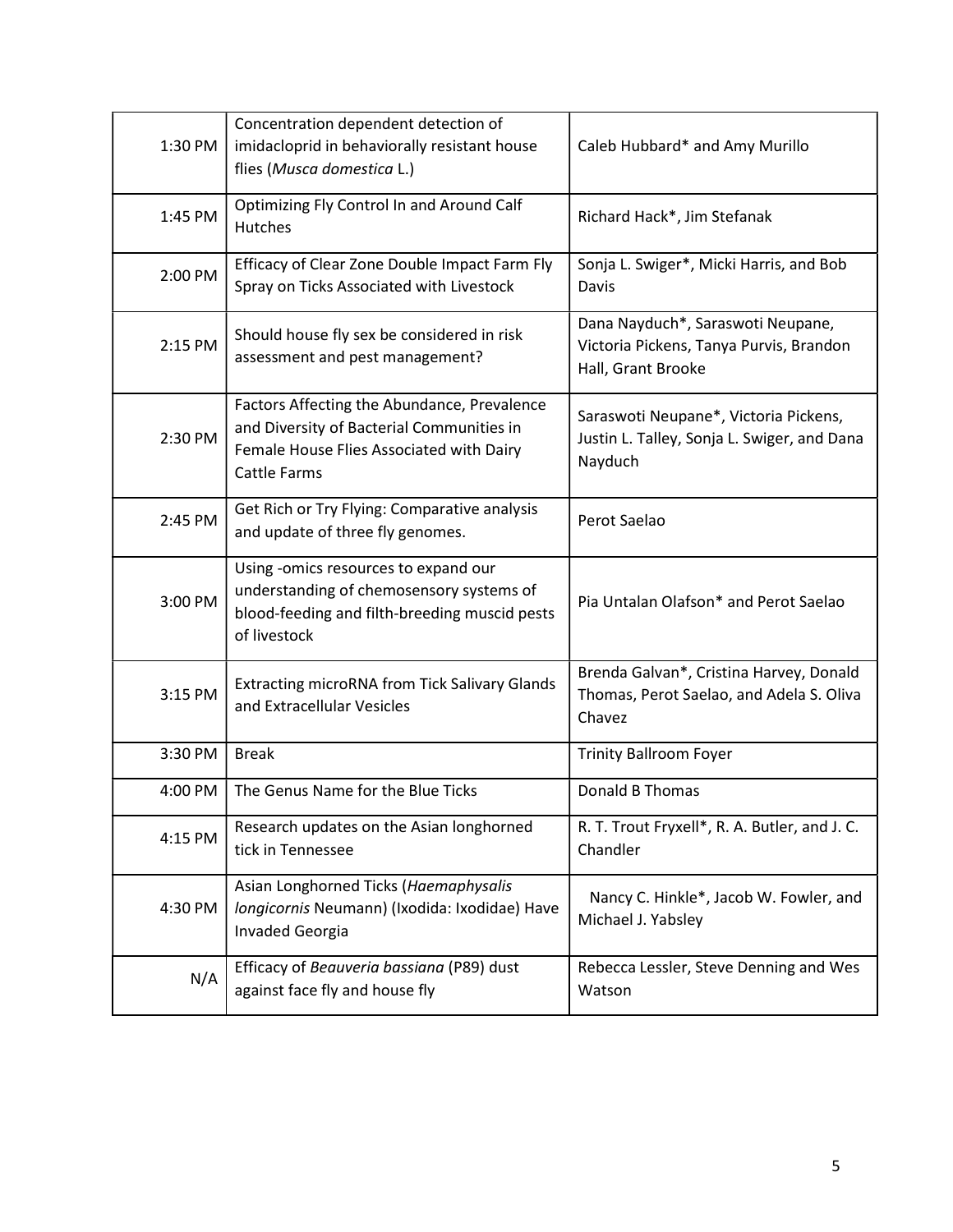| Tuesday  |                                                                                                                                                     |                                                                                                                                                                              |  |  |
|----------|-----------------------------------------------------------------------------------------------------------------------------------------------------|------------------------------------------------------------------------------------------------------------------------------------------------------------------------------|--|--|
| 8:30 AM  | Larval survivorship of the winter tick,<br>Dermacentor albipictus (Acari: Ixodidae),<br>exposed to varying saturation deficits in the<br>laboratory | Samantha R. Hays*, Brian T. Rich, Pete<br>D. Teel, Michael T. Longnecker, Douglas<br>R. Tolleson                                                                             |  |  |
| 8:45 AM  | Tick collections in Northwest Arkansas for<br>Anaplasma spp. Surveillance                                                                           | Cierra Briggs*, Jordan Vansandt,<br>Brandon Carr, Elizabeth Smith, Kelly<br>Loftin, Emily McDermott                                                                          |  |  |
| 9:00 AM  | Organic Compounds for The Control Of<br>Rhipicephalus Microplus On Cattle                                                                           | Adela Oliva Chavez*, Geoffrey Lynn,<br>Carlos Aguilar-Rodriguez, Michael<br>Moses, Stephanie Guzman Valencia,<br>Charluz Arocho Rosario, Donald<br>Thomas, and Tammi Johnson |  |  |
| 9:15 AM  | Culicoides sonorensis diel activity in southern<br>California                                                                                       | Xinmi Zhang and Alec Gerry*                                                                                                                                                  |  |  |
| 9:30 AM  | <b>Break</b>                                                                                                                                        | <b>Trinity Ballroom Foyer</b>                                                                                                                                                |  |  |
| 10:00 AM | Spatial ecology of Culicoides biting midges in<br>sylvatic and agricultural habitats                                                                | Cassandra Steele* and Emily G.<br>McDermott                                                                                                                                  |  |  |
| 10:15 AM | Of Mud and Midges: Investigating larval<br>Culicoides habitats and host associations in<br>Kansas                                                   | Bethany L. McGregor*, Travis M. Davis                                                                                                                                        |  |  |
| 10:30 AM | An evaluation of contact and topical toxicity of<br>fluralaner on Culicoides biting midges.                                                         | Blythe E. Lawson* and Emily G.<br>McDermott                                                                                                                                  |  |  |
| 10:45 AM | Lesser Mealworm Pest Management<br><b>Considerations in Broiler Houses</b>                                                                          | <b>Brandon Lyons</b>                                                                                                                                                         |  |  |
| 11:00 AM | <b>Industry Section</b>                                                                                                                             |                                                                                                                                                                              |  |  |
| 12:00 PM | Lunch Offsite on your own                                                                                                                           |                                                                                                                                                                              |  |  |
| 1:30 PM  | Free Afternoon                                                                                                                                      |                                                                                                                                                                              |  |  |
| 6:00 PM  | Cocktails                                                                                                                                           | <b>Trinity Ballroom</b>                                                                                                                                                      |  |  |
| 7:00 PM  | <b>Banquet and Awards</b>                                                                                                                           | <b>Trinity Ballroom</b>                                                                                                                                                      |  |  |